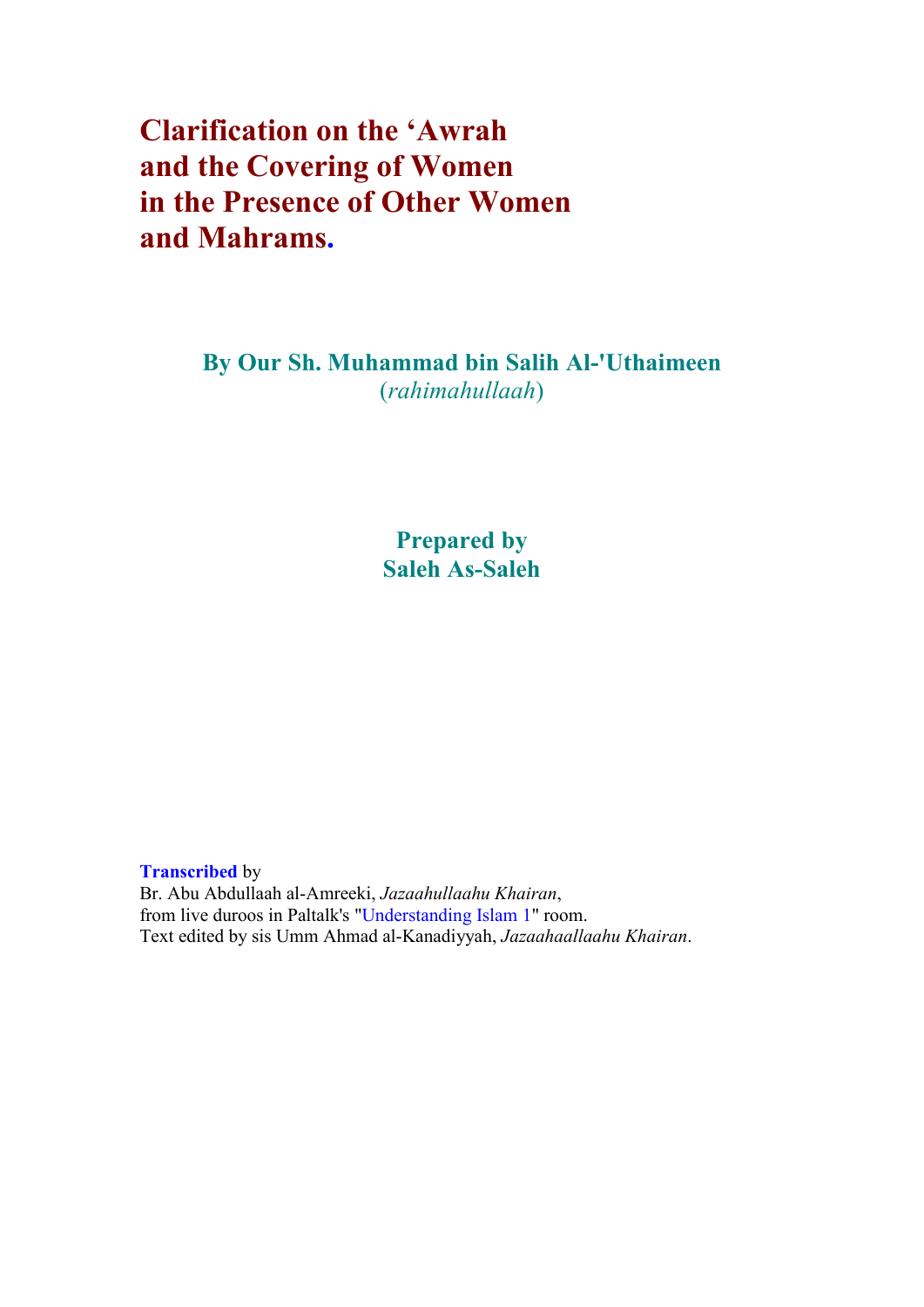\_\_\_\_\_\_\_\_\_ أِنِّدْهُ الْأَجْرَٰزَ الْبَحْيَةِ

## Clarification on the 'Awrah and the Covering

All Praise is due to Allaah, and may the salaah and salaam be on Prophet Muhammad, his household, the noble companions and those who follow them until the Day of Resurrection.

Our Shaykh, Muhammad ibn Saalih al-'Uthaimeen (rahimahullaah), was asked:

"There is a phenomenon with some women, wearing short and tight dresses which expose their features and dresses without sleeves exposing the chest and back, appearing almost naked. When we advise them, they say that they do not wear such clothes except in the presence of other women and that the 'awrah<sup>1</sup> of the woman in front of other women is from the navel to the knee. What is the ruling regarding this, and what is the ruling regarding wearing these types of clothes in front of mahrams<sup>2</sup>? May Allaah (subhannahu wa ta'ala) reward you abundantly on behalf of the Muslims and Muslimat and magnify your reward."

## He (rahimahullaah) answered:

The answer for this is to say that it is authentically narrated [by Abu Huraira, radiallaahu 'anhu] that the Prophet  $(\frac{1}{2})$ : sallallaahu 'alayhi wa sallam) said:

"Two are the types amongst the denizens of Hell whom I have never seen, the one possessing whips like the tail of an ox, and they flog people with them. (The second one) women kasiyatun 'aariyaat: who would be naked in spite of their being dressed, who are seduced (to wrong paths) and seduce others with their hair high like humps. These women would not get into Paradise, and they would not perceive its odor, although its fragrance can be perceived from such and such distance (from a great distance)." [Reported by Muslim, hadith no. 6840; see also hadith no. 5310]

The people of knowledge interpreted the phrase kasiyatun 'aariyaat (dressed but naked)" as those women who put on tight, short, or light clothes that do not shield what is underneath.

In addition, Shaykh al-Islam ibn Taymiyyah mentioned that the clothes of women in their homes at the time of the Prophet  $(\frac{1}{2})$ : sallallaahu 'alayhi wa sallam) covered what is between the ankle and the palm; when they would leave for the market, it is known that the women of the companions used to wear overflowing dresses that were so long that the lower end of the dress would drag on the earth. The Prophet  $(\frac{1}{2})$ : sallallaahu 'alayhi wa sallam) made it permissible for them to lower the end of their

-

<sup>&</sup>lt;sup>1</sup>'Awrah: The private parts that must be covered.

<sup>&</sup>lt;sup>2</sup>Mahaarim pl. of mahram a husband and a woman's male siblings who are not lawful for her to marry.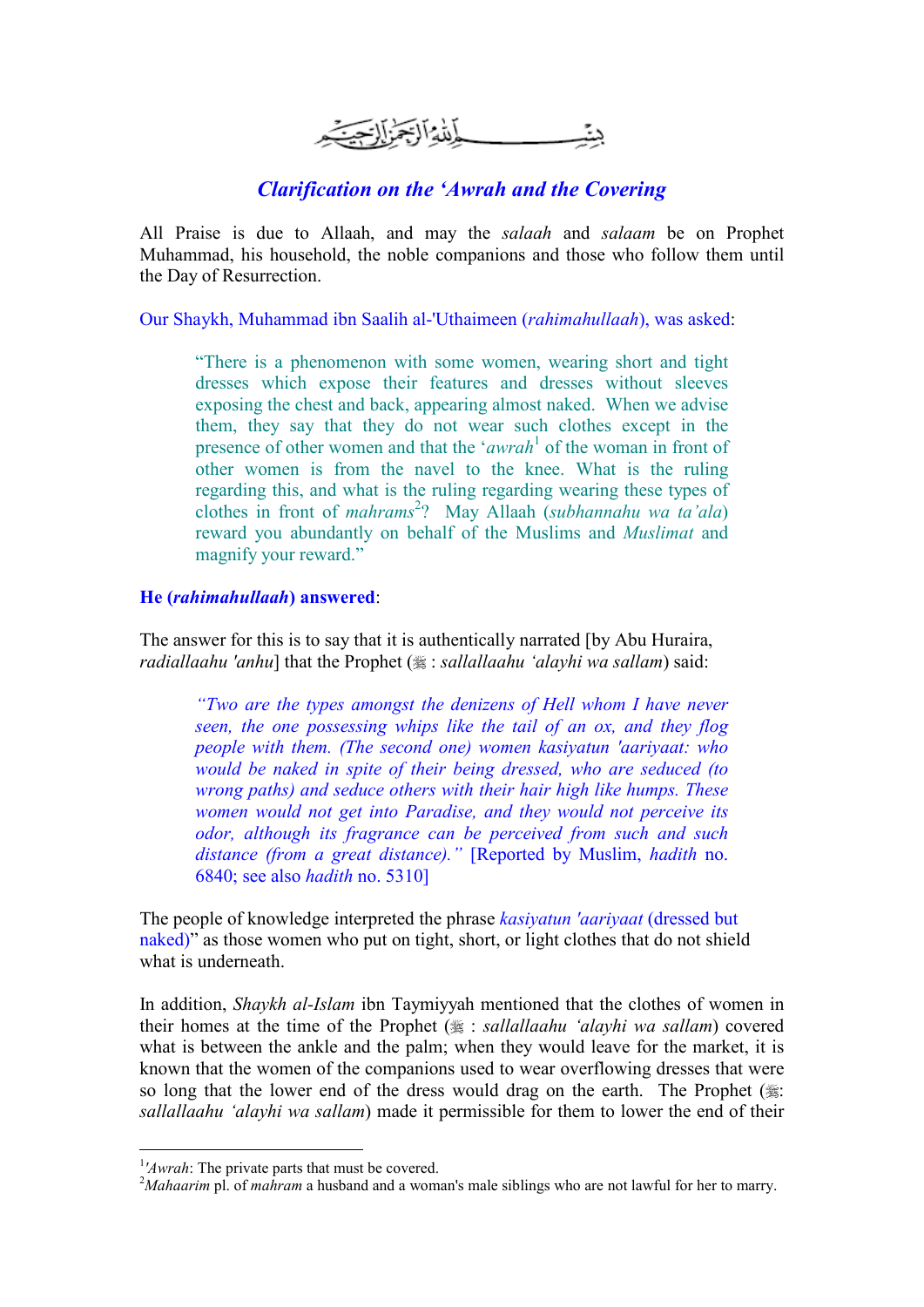garment to extend to an arm's span, without exceeding that. However, what became unclear to some women of the saying of the Prophet  $(\frac{1}{2})$  sallallaahu 'alayhi wa sallam),

"No man should look at the 'awrah of another man, and no woman should look at the 'awrah of another woman." [Reported by Muslim, hadith no. 338]

and of 'awrah of the woman with respect to other women being from her navel to her knee led them to the [false] conclusion that this indicates that it is permissible to wear short clothes. However, the Prophet  $(\frac{1}{2})$  : sallallaahu 'alayhi wa sallam) did not say, "The dress of a woman is between the navel and the knee, " such that it would be taken as an an evidence. On the contrary, he said, "no woman should look at the 'awrah of another woman." Therefore, he forbade the one who looks because the one who wears overflowing clothes may accidentally uncover her private parts because of a need or for some other reason.

Similarly, when the Prophet  $(\frac{1}{2})$ : sallallaahu 'alayhi wa sallam) said, ''No man should look at the 'awrah of another man," did the companions then wear izar (waist garments) from the navel to the knee or pants from the navel to the knee? Is it now sound for a woman to go out and meet other women having on nothing except that which shields the area from the navel to the knee? No one says this; this is not the case, except with the women of the kufar. So those women who understood otherwise from this hadith are incorrect. The hadith's meaning is obvious and apparent. The Prophet  $(\frac{1}{2})$  did not say, ""The dress of a woman is between the navel and the knee." So women should fear Allaah (subhannahu wa ta'ala) and assume shyness and bashfulness, which is from the characteristics of the woman; this is from iman (faith) as the Prophet  $(\frac{1}{2})$ : sallallaahu 'alayhi wa sallam) said,

"Modesty is a branch of faith" [Reported by Muslim, hadith no. 56]

Likewise, we know the parable:

"More bashful than a woman kept in her private quarter."

Not even the women of the pre-Islamic era [*Jahilliyah*] used to shield only that which was between the navel and the knee; this was not even the case with men in that time. Do these women want the Muslim woman to be in a worse situation than the women of Jahilliyah?

In summary, the dress is something and looking at the *'awrah* is something else. The legal dress of the woman in front of other women should cover that which is between the ankle and the palm. However, if the woman needs to tuck up her dress for work or something else, then she may tuck it all the way to the knee. Similarly, if she needs to roll up her sleeves all the way to the shoulder, then she may do so as needed only. However, to make this her normal dress then it is not allowed, and the hadith does not indicate this under any circumstances. That is why the address was to the one looking, not the one being looked at, and the Prophet  $(\frac{1}{2})$  sallallaahu 'alayhi wa sallam) mentioned absolutely nothing about the dress. He did not say, ""The dress of